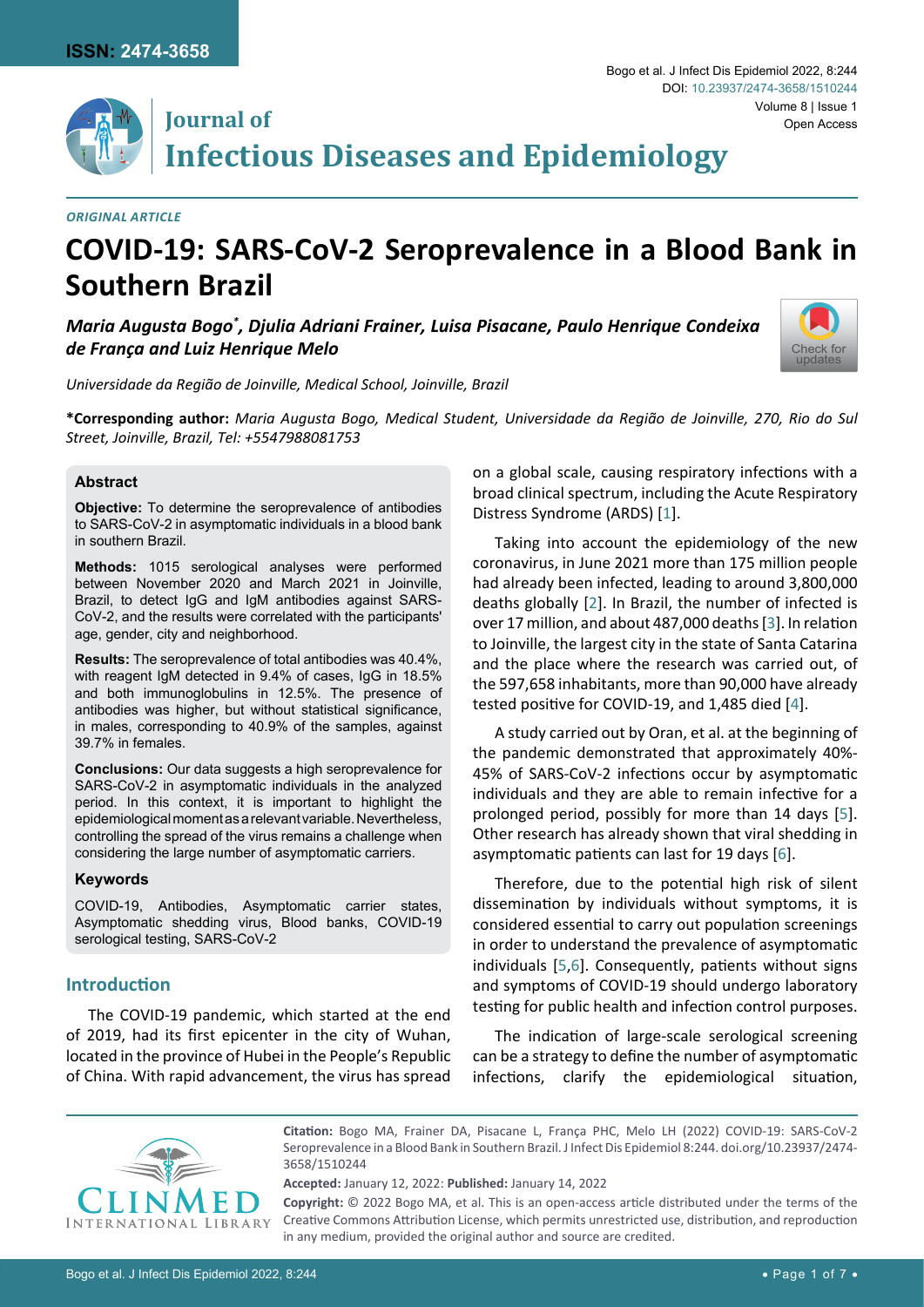calculate the absolute risks of infection and predict the rate of viral spread [[7](#page-5-6),[8](#page-5-7)]. In this context, it can be said that asymptomatic and pre-symptomatic infections contribute to herd immunity, and can boost up to 50% in the strength of infection at the peaks of an outbreak, making tracking of this population substantially important [[9](#page-5-8)].

Thus, the use of easy-to-handle diagnostic methods helps to identify asymptomatic patients, becoming an alternative for epidemiological surveillance. Furthermore, serological assays are useful tools for identifying potentially immune individuals within the community. In this sense, rapid diagnostic tests for IgM and IgG, alone or in combination, can be useful for detecting exposure to SARS-CoV-2 [[10](#page-5-9)].

The use of blood donors as a population for studies has been around for a long time and has proven to be advantageous in studies of subclinical conditions, incidence and natural course of infectious diseases; in addition, these studies can help to assess the dynamics of virus circulation and the evolution of COVID-19 in the studied population [[11](#page-5-10)].

The main objective of this particular study was to examine the seroprevalence of antibodies to SARS-CoV-2 in asymptomatic individuals among blood donors at HEMOSC, the main blood donation center in Joinville and region (Santa Catarina, Brazil). This is the second study carried out in Brazil on the seroprevalence of asymptomatic individuals for COVID-19 among blood donors.

## **Methodology**

This is a cross-sectional observational, prospective study, carried out in Santa Catarina, in the municipality of Joinville, between November 9, 2020 and March 4, 2021. Rapid quantitative tests were performed to detect IgG and IgM antibodies against SARS-CoV-2 in order to identify the seroprevalence against COVID-19 in asymptomatic individuals.

The base population of the study were blood donors at the Regional Blood Center of Joinville, which is part of HEMOSC (Hematology and Hemotherapy Center of Santa Catarina). All research participants underwent screening established by HEMOSC for blood donation, meeting all eligibility criteria for donation established by the National Ministry of Health. Those who did not meet the criteria were not approached for participation in the study. In addition, individuals under 18 years of age, or with a known prior infection with COVID-19 or who had symptoms of infection with the virus or a known history of the disease were not included. Individuals who did not fit any of the exclusion criteria were then approached by the local HEMOSC team, in accordance with the prerogatives of Resolution 466/2012 of the National Health Council, and general guidelines on the research were carried out. If the person agreed to

participate, the Free and Informed Consent Form was signed and an additional collection of whole blood was performed. In addition, the Blood Center was responsible for centrifuging the samples to obtain the serum and storing it at the appropriate temperature to later allow the researchers to carry out rapid tests for SARS-CoV-2.

During the research period, there were 6019 blood donations, and about 15 donors were randomly approached per day. Thus, a population of 1015 individuals was obtained to perform the serological analysis.

Serological analysis for SARS-CoV-2 was performed specifically at the Regional Blood Center in Joinville. The additional sample collected was 5 mL in a vacuum blood collection tube with separating gel and 5 mL clot activator (Vacutainer®, BD). The collection for the study was obtained in the same puncture of blood donation, not requiring a new approach to the individual.

The rapid tests against SARS-CoV-2 were funded by the Municipal Health Department of Joinville and, according to the manufacturer's package insert (Basall), have a sensitivity of 95.83% for immunoglobulin IgM, 91.67% for IgG and specificity of 100% for both. The following batches were used: 21320707, 21320703 21320704 and 21770701. The study researchers were responsible for carrying out the rapid tests on the samples, without the participation of HEMOSC.

The results of the analyzes were computed and analyzed using Microsoft Excel® software, including the participants' age, gender, city and neighborhood of residence. The level of significance used was set at 5% (p < 0.05). Such analyzes are presented through tables and graphs.

This study was registered under CAAE 3754260.7.0000.5366 in Plataforma Brasil and approved by the Research Ethics Committee (REC) of the University of the Region of Joinville (Opinion n° 4.277.404) in September 2020, as well as by the REC at the co-participating institution - Hematology and Hemotherapy Center of Santa Catarina (Approval No. 4,350,744) in October 2020.

## **Results**

During the study period, the seroprevalence of IgM and IgG antibodies to COVID-19 in 1015 blood donors was analyzed. The overall prevalence of antibodies was 40.4% in the participants, with reagent IgM being responsible for 9.4%, IgG 18.5% and both immunoglobulins detected in 12.5% of cases. Among the individuals analyzed, there was a predominance of males, and more than half of them (52.4%) were between 30 and 49 years of age [\(Table 1](#page-2-0)).

Among the participants, 889 (87.6%) of them were residents of Joinville, with the rest of the donors from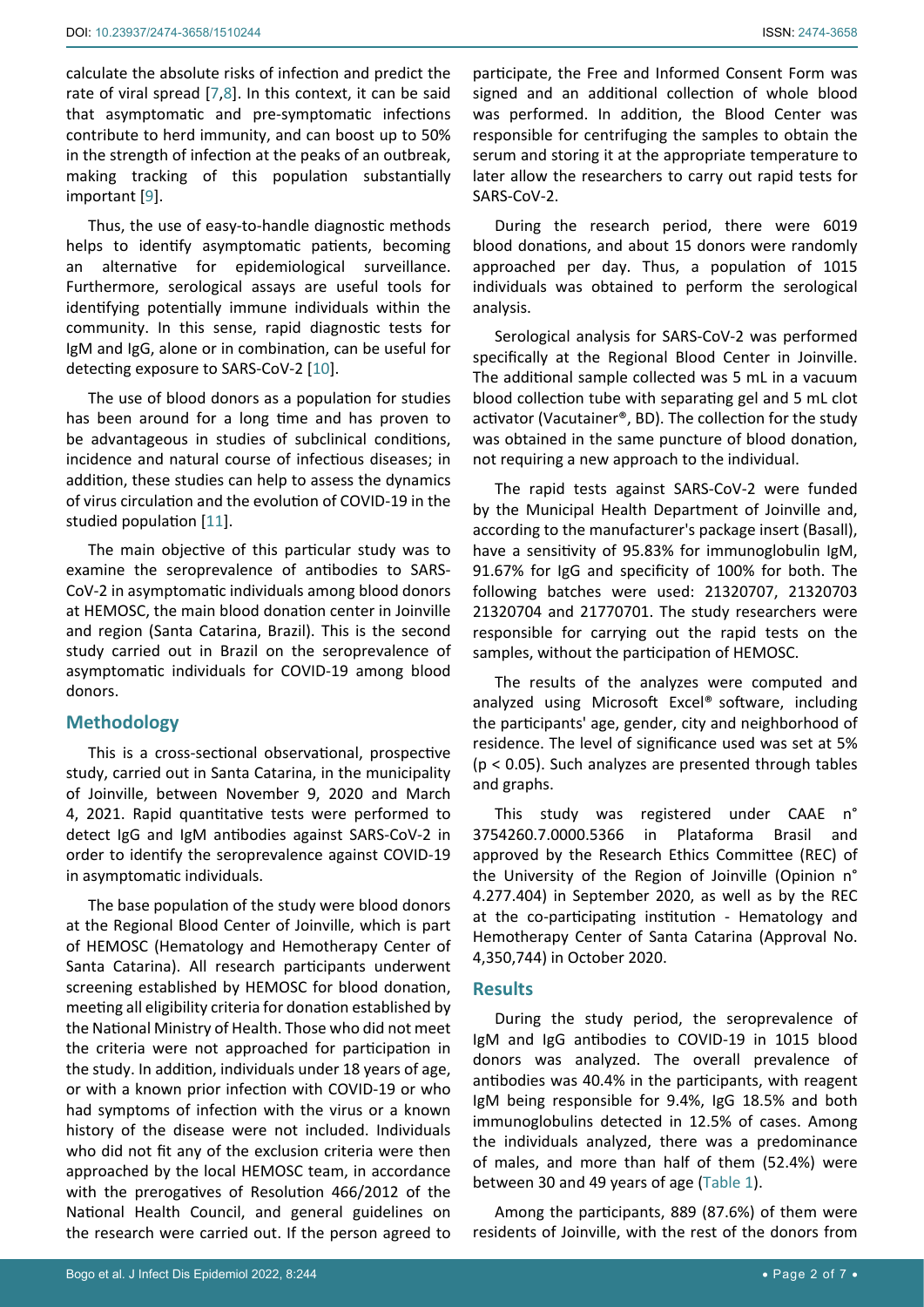| Seroprevalence, n (%) |              |                    |          |            |             |
|-----------------------|--------------|--------------------|----------|------------|-------------|
|                       | <b>Total</b> | <b>Non Reagent</b> | $lgM +$  | lgG +      | lgM e IgG + |
| <b>Sample</b>         | 1015 (100)   | 605 (59.6)         | 96(9.4)  | 188 (18.5) | 127 (12.5)  |
| Gender                |              |                    |          |            |             |
| Male                  | 597 (58.8)   | 353(59.1)          | 56 (9.4) | 107 (17.9) | 81 (13.6)   |
| Female                | 418 (41.2)   | 252 (60.3)         | 39(9.3)  | 81 (19.4)  | 46 (11)     |
| Age, years            |              |                    |          |            |             |
| 18-29                 | 375 (37)     | 210(56.1)          | 40(3.9)  | 70 (6.9)   | 55(5.4)     |
| 30-49                 | 532 (52.4)   | 322(60.8)          | 47 (4.6) | 100(9.9)   | 61(6)       |
| 50-69                 | 108 (10.6)   | 71 (65.8)          | 8(0.8)   | 18(1.8)    | 11(1.1)     |

<span id="page-2-0"></span>

<span id="page-2-1"></span>

other cities in the metropolitan region. The results were analyzed by region of residence in the city of Joinville, as shown in [Figure 1](#page-2-1). There was a predominance of samples reactive to any immunoglobulin in the southern region (43%), followed by the district of Pirabeiraba (42.8%). The regions with the least positive results for antibodies were the West (34%) and North Center (35.6%) regions. Regarding IgM, there were a greater number of reagents in the Southwest (14.3%). Analyzing the IgG, the highest positive result occurred in the Northeast region (25%). Meanwhile, the highest concomitant positivity of IgG and IgM immunoglobulins occurred in Pirabeiraba (14.3%).

When analyzing the prevalence of antibodies among the residents of Joinville according to the months of collection, it is possible to observe, as shown in [Figure](#page-3-0)  [2](#page-3-0), that November 2020 was the month with the highest number of reactive results (42.5%). On the other hand, January had the lowest prevalence (37%). Investigating by immunoglobulin, a peak of reactive IgM was found in November, constituting 12.8% of the samples. The IgG peak occurred in February (22.7%) and in December there was a peak of concomitant IgG and IgM immunoglobulins, representing a total of 18.2% of the individuals. The tests were performed until the 4th of March 2021. Therefore, the data collected in March was not included in the analyzes.

Regarding the test results according to age group, there was a decrease in the prevalence of antibodies with increasing age. The age range that showed a predominance of positive antibodies corresponded to individuals between 18 and 29 years (43.9%), followed by those between 30 and 49 years (39.2%) and, finally, a lower prevalence (34.2%) in donors between 50 and 69 years. However, when analyzing via binary logistic regression, it is possible to see that age did not represent a statistically relevant factor for the presence of antibodies. In the analysis for individuals aged 18 to 29 years, an OR = 0.992 (95%CI 0.93-1.05; p = 0.8) was seen; while for 30 to 49 years of OR = 0.978 (95%CI 0.94-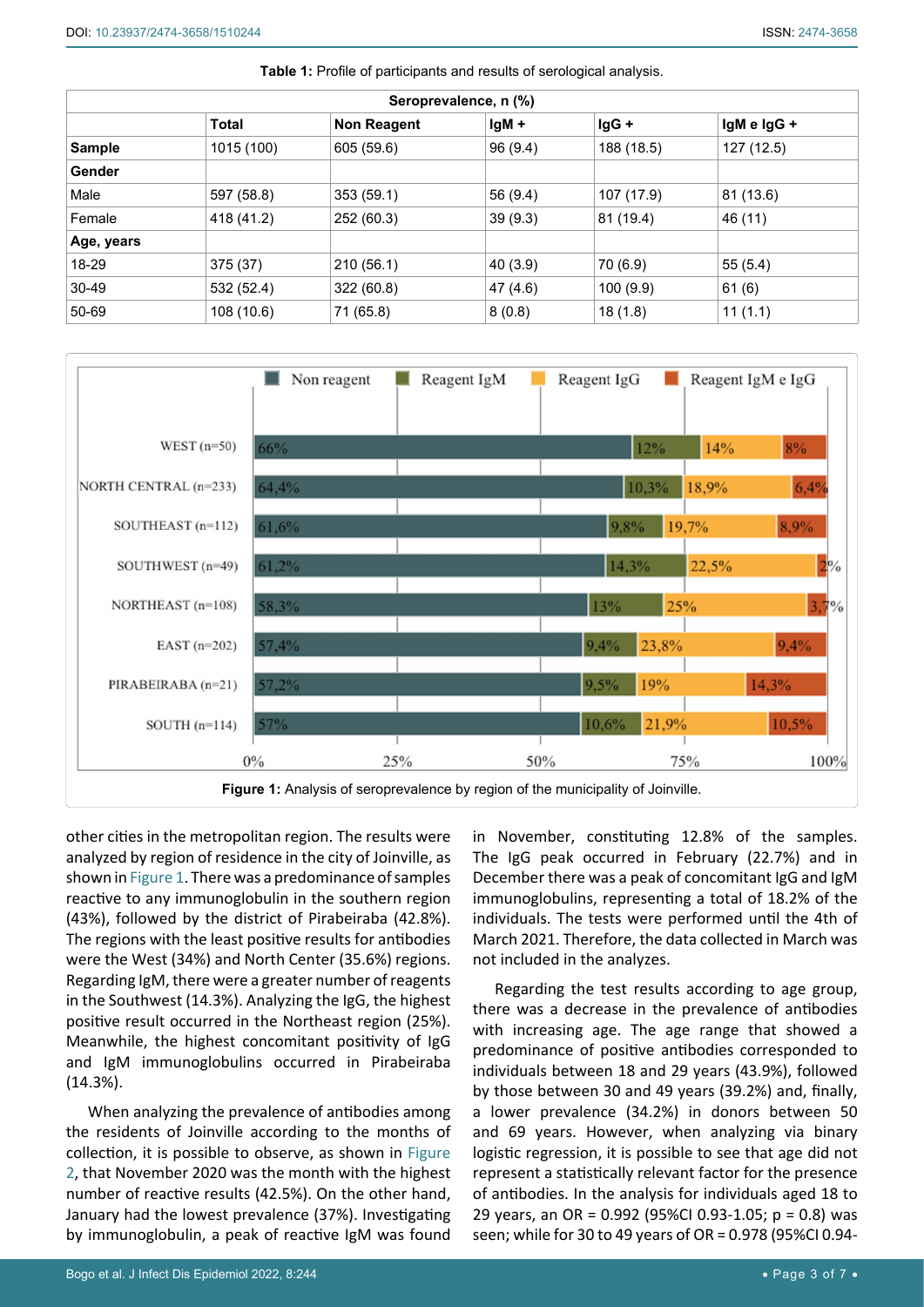<span id="page-3-0"></span>

1.009; p = 0.16) and OR = 0.941 (95%CI: 0.85-1.04; p = 0.23) for 50 to 69-years-old.

The presence of anti-SARS-CoV-2 antibodies was higher, but without statistical significance, in males, corresponding to 40.9% of the reagent samples, against 39.7% in females. Regarding the isolated positive results for immunoglobulin, men also had a higher prevalence of IgM (9.4% vs. 9.3%) and of IgM and IgG combined (3.6% vs. 11%). Regarding the isolated presence of reactive IgG, women had a greater number of positive samples (9.4% vs. 17.9%). When performing the binary logistic regression analysis regarding the gender of the participants and the presence of antibodies in the samples, it was noticed that the gender variable did not present a statistically relevant interference with the result, represented by an OR = 1.04 (95%CI 0 .81-1.35;  $p = 0.71$ ).

## **Discussion**

The COVID-19 pandemic had great worldwide repercussions, which fostered the urgent need for further research on its transmissibility and infectivity. In this study, the seroprevalence of SARS-CoV-2 in asymptomatic individuals was identified in 40.4% of the tested individuals (95%CI 34.22%-48.43%), showing a high prevalence of infected individuals compared to other studies in different scenarios.

One of the pioneering studies looked at the

prevalence of SARS-CoV-2 aboard the Diamond Princess cruise ship in Japan in March 2020 and found a proportion of 17.9% (95%CI 15.5-20.2%, n = 634) of asymptomatic cases tested using the qPCR method. However, due to the limitations of the study and the majority of passengers being 60 or more years-old, the data tend to be underestimated, not being used as a comparison parameter for population studies [[12](#page-5-11)].

When comparing our prevalence results with other studies carried out in healthy blood donors, was found differences compared to data found in the literature. A study carried out in Milan between February and April 2020 (n = 789) found an increase from 2.7% to 5.2% at the expense of an increase in immunoglobulin IgG of 5% over the months of collection, derived from lateral flow immunoassay results. At the end of the research done in Milan, it was observed, that 2.4-9% of healthy adults had seroconversion ( $\lg G$  +  $\lg M$ ) [\[11](#page-5-10)].

Another study carried out in Kenya in January 2021 with blood donors showed a total adjusted prevalence of 4.3% (95%CI 2.9-5.8%) using the ELISA method for SARS-CoV-2 IgG, with higher percentages in urban regions of the country [[13\]](#page-5-12). Denmark had a study carried out with 9496 blood donors in April 2020 with a seroprevalence of 1.7% (95%CI 0.9-2.3) using the lateral flow test to identify immunoglobulins IgM and IgG [\[14](#page-5-13)]. The Netherlands, on the other hand, presented a seroprevalence of 2.7% according to the total antibody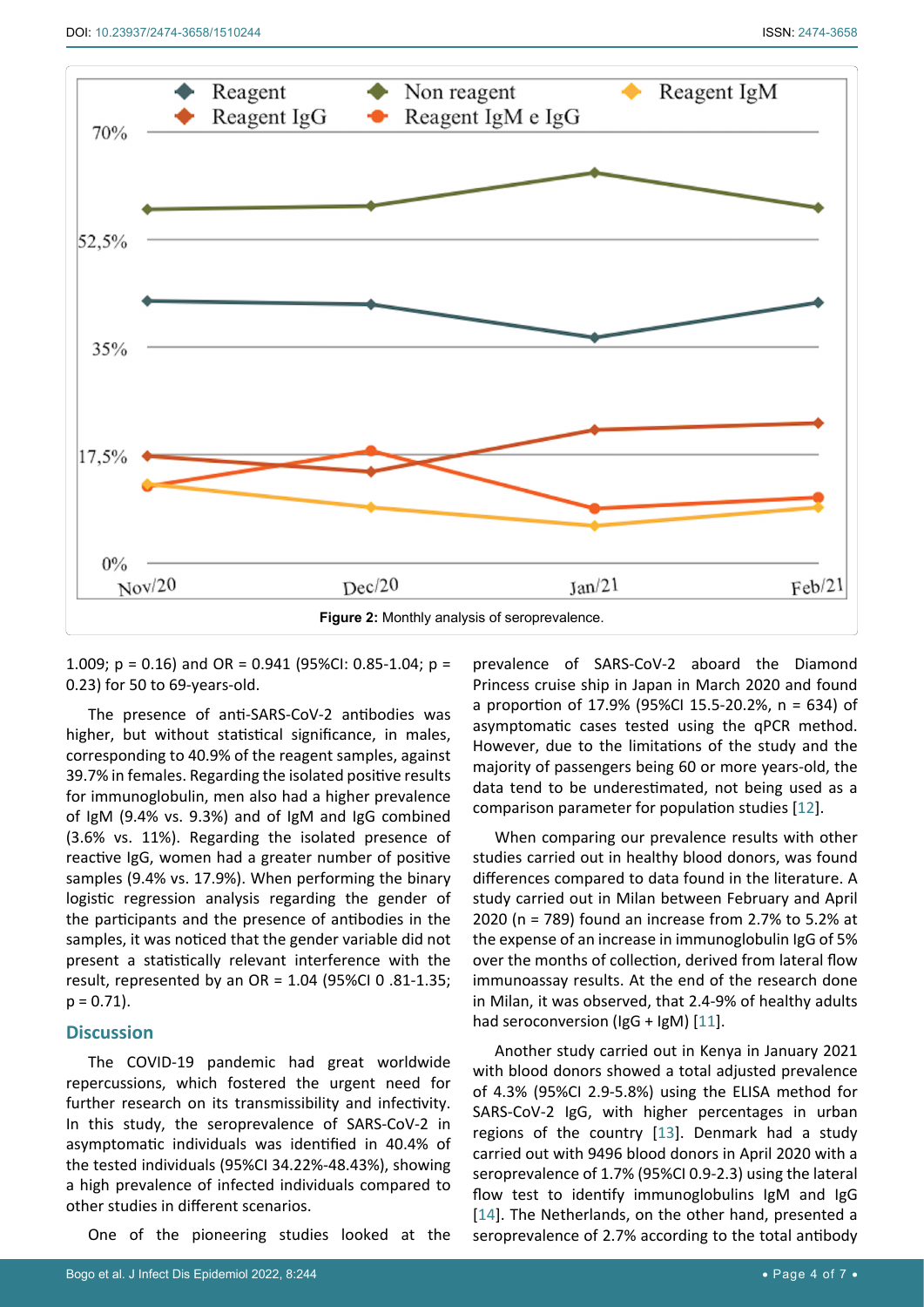ELISA results for SARS-CoV-2 in a study carried out in April 2020, with significant regional variation, reaching up to 9.5% of immunoconversion [[15\]](#page-6-1).

In a cross-sectional Brazilian study carried out at the Blood Bank located in Rio de Janeiro, different results were obtained via rapid tests, compared to ours. The Hemorio study was carried out from April 14 to 27, 2020, with a population of 2857 blood donors, and presented a seroprevalence of 3.3% (95%CI 2.6-4.1). Furthermore, the respective individual seroprevalences were in disagreement with those identified in our study, with a predominance of isolated IgG, followed by both (IgM and IgG) and finally isolated IgM. In Hemorio there was a seroprevalence of isolated IgM of 23.7%, isolated IgG of 11.4% and both of 64.9%. Finally, contrary to our results, the study from Rio de Janeiro obtained statistical significance in individuals aged 18 to 29 years (OR = 1.86; 95%CI 1.12-3.08%) [[16](#page-6-2)].

On the other hand, more recent studies have shown prevalence results that are congruent with our data. A Pakistani study carried out in December 2020 had a total of 380 healthy male blood donors who were tested by electrochemiluminescence immunoassay (ECLIA) for IgA, IgM and IgG antibodies, obtaining a final seroconversion of 37.7%, being 81% of the IgG type confirmed by the ELISA method [[17](#page-6-3)]. In Jordan, 1374 blood donors were tested for total antibodies (IgA, IgM and IgG) by ECLIA against SARS-CoV-2, with a seroprevalence of 27.4% in February 2021 [[8](#page-5-7)].

Regarding age groups and gender, our study is in agreement with the world literature, with no statistically relevant correlation with these variables. As observed in the study carried out in Jordan, blood donors did not present a statistically significant difference when analyzing the parameters of sex, age, residence and blood group. Men and women were equally affected (27.6% vs. 26.3%) [[8](#page-5-7)]. Also in this context, the Dutch study showed a gender-independent seroprevalence in all age groups. Furthermore, congruent with our study, it was observed that antibodies were more prevalent in the population of young people between 18 and 30-years-old [\[15](#page-6-1)].

The Kenya study, in turn, analyzed a total of 3174 blood donors aged between 15 and 66 years, with a predominantly male population (82%). In this research, the gross seroprevalence did not vary by sex ( $P = 0.50$ ), being higher in the younger age groups (15 to 44-yearsold) and decreasing with age (45 to 64-years-old) [[13](#page-5-12)]. Furthermore, it was also found in the Italian study that the most recent infections, positive for IgM, were more prevalent in the older population, while young people had higher seroconversion to IgG [\[11\]](#page-5-10).

After comparing the prevalence of SARS-CoV-2 in asymptomatic people with what is reported in the literature, we emphasize that the epidemiological

moment in which each study was carried out is a relevant variable. While studies carried out at the beginning of the pandemic have shown lower prevalence, other more recent ones have found higher prevalence due to the prolonged time of exposure to the virus. Furthermore, prevention and control measures were different in each country, which probably led to divergences in the viral prevalence in each region. Within the context of the period between the third quarter of 2020 and the first quarter of 2021, our study found itself, in a peak of increase in notified and confirmed cases of the disease in the city of Joinville, proportionally increasing the total number of positive tests.

Comparing our results with the proven cases of COVID-19, there is no agreement with the peaks of incidence according to the months. According to the notifications of individuals confirmed by the infection through the qPCR exam by the eSUS system, the maximum peak occurred in the month of December (2020) with a total of 11,478 individuals (31.11%) [[4\]](#page-5-3). On the other hand, our study showed a peak in November (2020) that represented 42.5% of reagents, while eSUS showed 22.7% [[4](#page-5-3)].

Our study has as its strength the analysis of 1015 individuals from the metropolitan regions and municipalities of Joinville that were randomly chosen to participate, culminating in seroprevalence data from blood donors in the region. In addition, we determined the prevalence of antibodies in asymptomatic individuals to assess the epidemiological profile of this population, a fact that contributes to the formation of preventive measures to control the pandemic.

To ensure safety in carrying out this study, the recommendations for implementing measures to avoid false positive and negative test results were followed. According to the manufacturer's instructions, the correct storage of blood samples and the contents of the analytical kit and its devices was carried out, in addition to proper handling of the material so that there was no cross contamination; non-reuse of materials used for testing; labeled the samples with the correct information and confirmed compatibility with the individual result and correct disposal of biological waste [\[18](#page-6-0)].

However, our study has some limitations. First, the representativeness obstacle, as blood donors differ from the general population in terms of viral exposure and the prerequisites of the blood donation ITSELF. In addition, many infected individuals are not included in our study as they were not part of the age group in focus ( $> 18$  years to  $< 69$  years), making it difficult to extrapolate according to age. Although socially heterogeneous, the population represents a preliminary view of asymptomatic individuals with antibodies to SARS-CoV-2.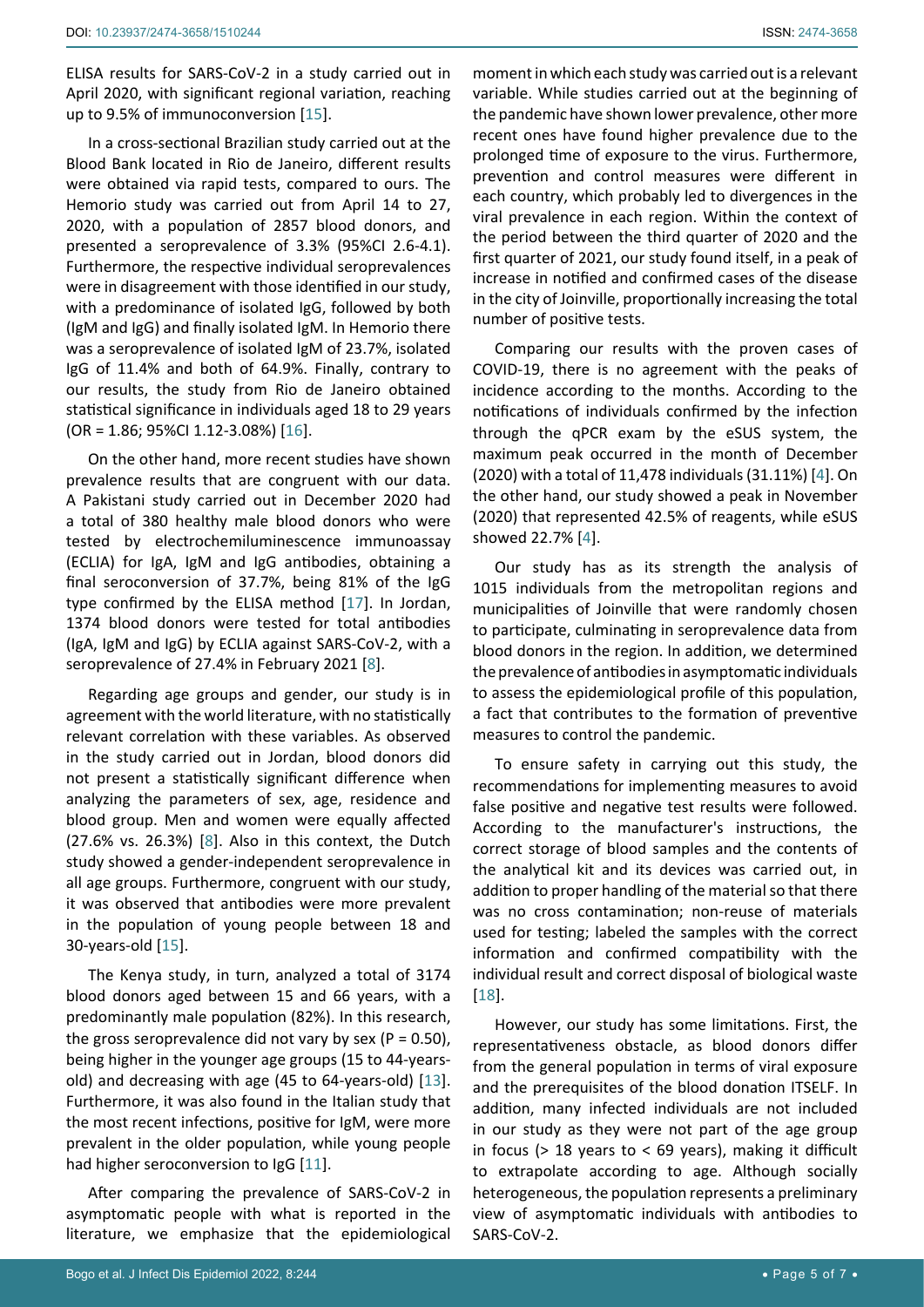Second, the interpretation of results is operator dependent and there was no confirmation through the qPCR method, which is considered the "gold standard". Additionally, the quick test performance may have been below that described by the manufacturer. According to a document published by the National Ministry of Health in 2020, no published studies were found that evaluated the tests in practice despite the tests having been approved by Anvisa, thus evidencing the possibility of a difference in performance to that described by the manufacturers [[19](#page-6-4)]. In order to reduce bias, all sample results were individually interpreted and reviewed by three analyzers to ensure greater reliability in the acquired results.

Third, we did not obtain additional data from study participants, such as comorbidities, blood type, and viral exposure history. It is believed that these factors may partially explain the divergences in prevalence results as well as the distribution of cases according to months.

As a last limitation of the study, it is noteworthy that the start of vaccination in the city of Joinville occurred from January 19, 2021, onwards, that is, during the period of data collection for this research. In the first phase, vaccination took place in health professionals and individuals assisted by Long-Term Institutions for the Elderly (LTCIs). In a second moment, vaccination was started for individuals over 90 years of age and then progressing to those aged 85 years. These periods coincide with the research, however, due to the fact that our population is between 18-67 years-old, it will have had little impact on the data analysis.

Nevertheless, controlling the spread of the virus remains a challenge when considering the number of asymptomatic carriers. An American study looked at the spread of the SARS-CoV-2 virus in the first 6 months of the pandemic and found that there are almost 5 individuals with asymptomatic infection for every diagnosed case of COVID-19 [\[20\]](#page-6-5). In this context, the analysis of the number of asymptomatic and subclinical infections is favorable in obtaining information that delimit the significance of the prevalence of SARS-CoV-2 in the healthy population [[21](#page-6-6)]. The viral load of symptomatic and asymptomatic patients is similar, a fact that suggests potential transmission from individuals who do not present symptoms of the disease, which corroborates the importance of social distance and correct use of masks [\[22](#page-6-7)].

## **Conclusion**

Finally, our data suggests a high seroprevalence for SARS-CoV-2 in asymptomatic individuals, making them a potential source of risk for viral transmission. Hence, we see the need to understand the vulnerability of the local population to infection and implement specific strategies to fight the pandemic [[16](#page-6-2)]. In conclusion, the main strategies for pandemic control must include

the isolation of active cases, contact tracking and social distancing [\[10](#page-5-9)].

## **Acknowledgements**

#### **Conflict of interest**

The Authors declare that there is no conflict of interest.

#### **Funding**

Research funded by the Municipal Health Department of Joinville.

#### **Authors contribution**

All authors have seen and approved the content of the manuscript and have contributed significantly to the work.

#### **References**

- <span id="page-5-0"></span>1. [Guan W, Ni Z, Hu Y, Liang W, Ou C, et al. \(2020\) Clinical](https://www.nejm.org/doi/full/10.1056/nejmoa2002032)  [characteristics of coronavirus disease 2019 in China. N](https://www.nejm.org/doi/full/10.1056/nejmoa2002032)  [Engl J Med 382: 1708-1720.](https://www.nejm.org/doi/full/10.1056/nejmoa2002032)
- <span id="page-5-1"></span>2. [WHO \(2021\) Coronavirus Disease \(COVID-19\) dashboard.](https://covid19.who.int/)
- <span id="page-5-2"></span>3. [Coronavírus Brasil \(2021\) Painel coronavírus. Secretarias](https://covid.saude.gov.br/)  [Estaduais de Saúde, Ministério da Saúde.](https://covid.saude.gov.br/)
- <span id="page-5-3"></span>4. [Prefeitura de Joinville \(2021\) Coronavírus em Joinville.](https://www.joinville.sc.gov.br/coronavirus/)  [Dados Casos Coronavírus, Município de Joinville,](https://www.joinville.sc.gov.br/coronavirus/)  [Secretária da Saúde.](https://www.joinville.sc.gov.br/coronavirus/)
- <span id="page-5-4"></span>5. [Oran DP, Topol EJ \(2020\) Prevalence of asymptomatic](https://www.acpjournals.org/doi/10.7326/M20-3012)  [SARS-CoV-2 infection: A narrative review. Ann Intern Med](https://www.acpjournals.org/doi/10.7326/M20-3012)  [173: 362-367.](https://www.acpjournals.org/doi/10.7326/M20-3012)
- <span id="page-5-5"></span>6. [Long QX, Tang XJ, Shi QL, Li Q, Hj D, et al. \(2020\) Clinical](https://europepmc.org/article/med/32555424)  [and immunological assessment of asymptomatic SARS-](https://europepmc.org/article/med/32555424)[CoV-2 infections. Nat Med 26: 1200-1204.](https://europepmc.org/article/med/32555424)
- <span id="page-5-6"></span>7. McIntosh K (2020) Coronavirus disease 2019 (COVID-19): Clinical features. In: Post TW, UpToDate. Waltham, MA, USA.
- <span id="page-5-7"></span>8. [Sughayer MA, Mansour A, Nuirat AA, Souan L, Ghanem](https://pubmed.ncbi.nlm.nih.gov/33892190/)  [M, et al. \(2021\) Dramatic rise in seroprevalence rates of](https://pubmed.ncbi.nlm.nih.gov/33892190/)  [SARS-CoV-2 antibodies among healthy blood donors: The](https://pubmed.ncbi.nlm.nih.gov/33892190/)  [evolution of a pandemic. Int J Infec Dis 107: 116-120.](https://pubmed.ncbi.nlm.nih.gov/33892190/)
- <span id="page-5-8"></span>9. [Subramanian R, He Q, Pascual M \(2021\) Quantifying](https://www.medrxiv.org/content/10.1101/2020.10.16.20214049v1)  [asymptomatic infection and transmission of COVID-19 in](https://www.medrxiv.org/content/10.1101/2020.10.16.20214049v1)  [New York City using observed cases, serology, and testing](https://www.medrxiv.org/content/10.1101/2020.10.16.20214049v1)  [capacity. PNAS 118: e2019716118.](https://www.medrxiv.org/content/10.1101/2020.10.16.20214049v1)
- <span id="page-5-9"></span>10. [Chansaenroj J, Yorsaeng R, Posuwan N \(2021\) Detection](https://virologyj.biomedcentral.com/articles/10.1186/s12985-021-01530-2)  [of SARS-CoV-2-specific antibodies via rapid diagnostic](https://virologyj.biomedcentral.com/articles/10.1186/s12985-021-01530-2)  [immunoassays in COVID-19 patients. Virol J 18: 52.](https://virologyj.biomedcentral.com/articles/10.1186/s12985-021-01530-2)
- <span id="page-5-10"></span>11. [Valenti L, Bergna A, Pelusi S, Facciotti, Lai A, et al. \(2020\)](https://www.medrxiv.org/content/10.1101/2020.05.11.20098442v2)  [SARS-CoV-2 seroprevalence trends in healthy blood](https://www.medrxiv.org/content/10.1101/2020.05.11.20098442v2)  [donors during the COVID-19 Milan outbreak. MedRxiv.](https://www.medrxiv.org/content/10.1101/2020.05.11.20098442v2)
- <span id="page-5-11"></span>12. [Kenji M, Katsushi K, Alexander Z, Gerardo C \(2020\)](https://www.eurosurveillance.org/content/10.2807/1560-7917.ES.2020.25.10.2000180)  [Estimating the asymptomatic proportion of coronavirus](https://www.eurosurveillance.org/content/10.2807/1560-7917.ES.2020.25.10.2000180)  [disease 2019 \(COVID-19\) cases on board the Diamond](https://www.eurosurveillance.org/content/10.2807/1560-7917.ES.2020.25.10.2000180)  [Princess cruise ship, Yokohama, Japan, 2020. Euro Surveill](https://www.eurosurveillance.org/content/10.2807/1560-7917.ES.2020.25.10.2000180)  [25: pii=2000180.](https://www.eurosurveillance.org/content/10.2807/1560-7917.ES.2020.25.10.2000180)
- <span id="page-5-12"></span>13. [Uyoga S, Adetifa IMO, Karanja HK, Nyagwange J, Tuju](https://pubmed.ncbi.nlm.nih.gov/33177105/)  [J, et al. \(2021\) Seroprevalence of anti-SARS-CoV-2 IgG](https://pubmed.ncbi.nlm.nih.gov/33177105/)  [antibodies in Kenyan blood donors. Science 317: 79-82.](https://pubmed.ncbi.nlm.nih.gov/33177105/)
- <span id="page-5-13"></span>14. [Erikstrup C, Hother CE, Pedersen OBV, Mølbak K, Skov](https://pubmed.ncbi.nlm.nih.gov/33501969/)